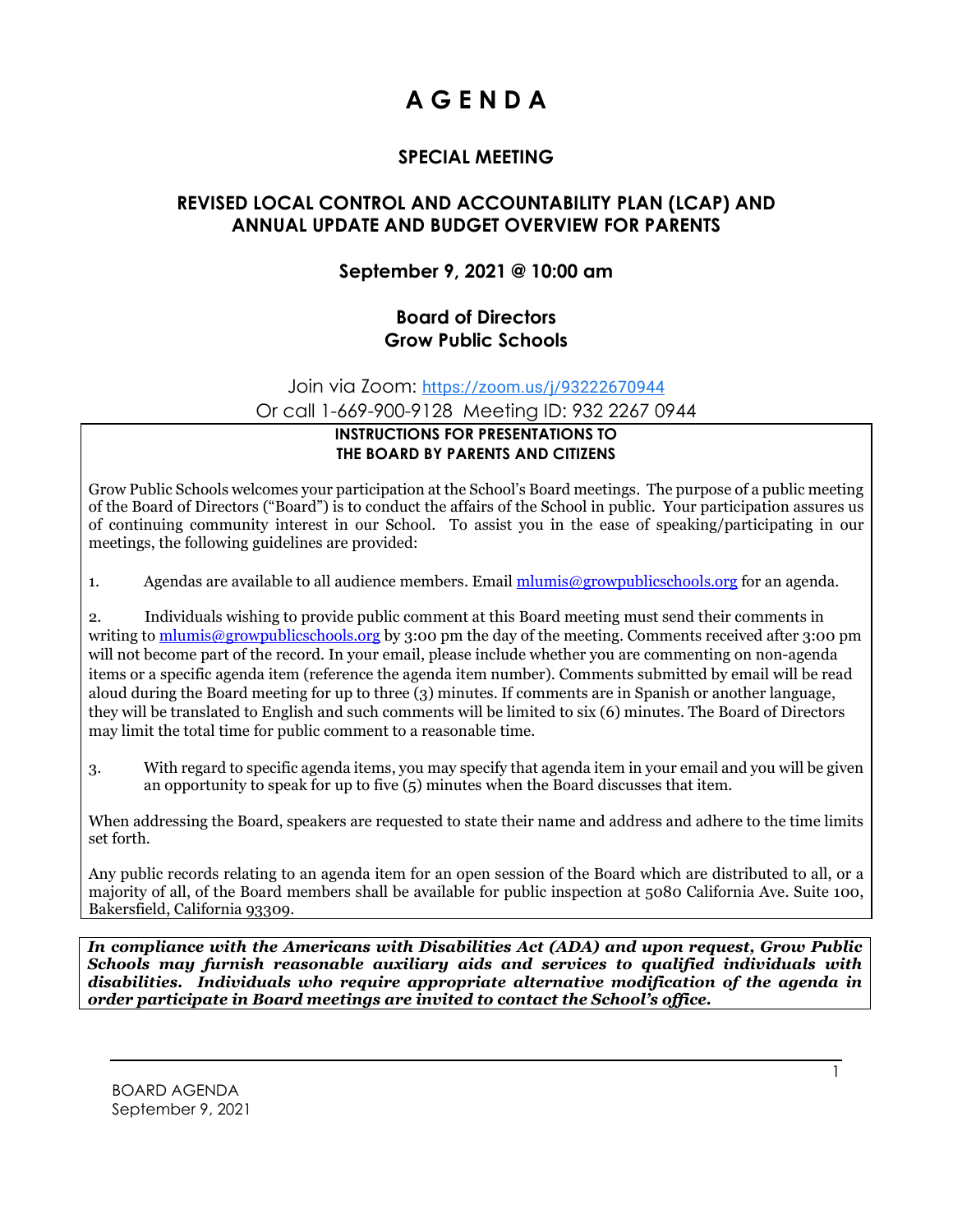#### **I. PRELIMINARY**

*A. CALL TO ORDER*

Meeting was called to order by the Board President at

*B. ROLL CALL*

Present Absent Mr. Tom Mestmaker **\_\_\_\_\_\_ \_\_\_\_\_\_** Mr. Matt Look **\_\_\_\_\_\_ \_\_\_\_\_\_** Mr. Ernie Unruh **\_\_\_\_\_\_ \_\_\_\_\_\_** Mr. Manuel Pantoja **\_\_\_\_\_\_ \_\_\_\_\_\_** Dr. Jean Fuller \_\_\_\_\_\_\_ \_\_\_\_\_\_\_

*C. FLAG SALUTE*

# **II. COMMUNICATIONS**

A. *ORAL COMMUNICATIONS:* Non-agenda items: no individual presentation shall be for more than three (3) minutes and the total time for this purpose shall not exceed fifteen (15) minutes. Ordinarily, Board members will not respond to presentations and no action can be taken. However, the Board may give direction to staff following a presentation.

#### **III. ITEMS SCHEDULED FOR ACTION REFERENCE**

1. Approval of Revised 2021-2022 GA Arvin Local Control III-A.1 Accountability Plan (LCAP) and Annual Update

The LCAP is a three-year plan that describes the goals, actions, services, and expenditures to support positive student outcomes that address state and local priorities. The LCAP provides an opportunity for local educational agencies (LEAs) to share their stories of how, what, and why programs and services are selected to meet their local needs.

| It is recommended that the Board approve | Motion:<br>Action: |
|------------------------------------------|--------------------|
| Agenda Item III-A.1.                     | Second:<br>Vote:   |